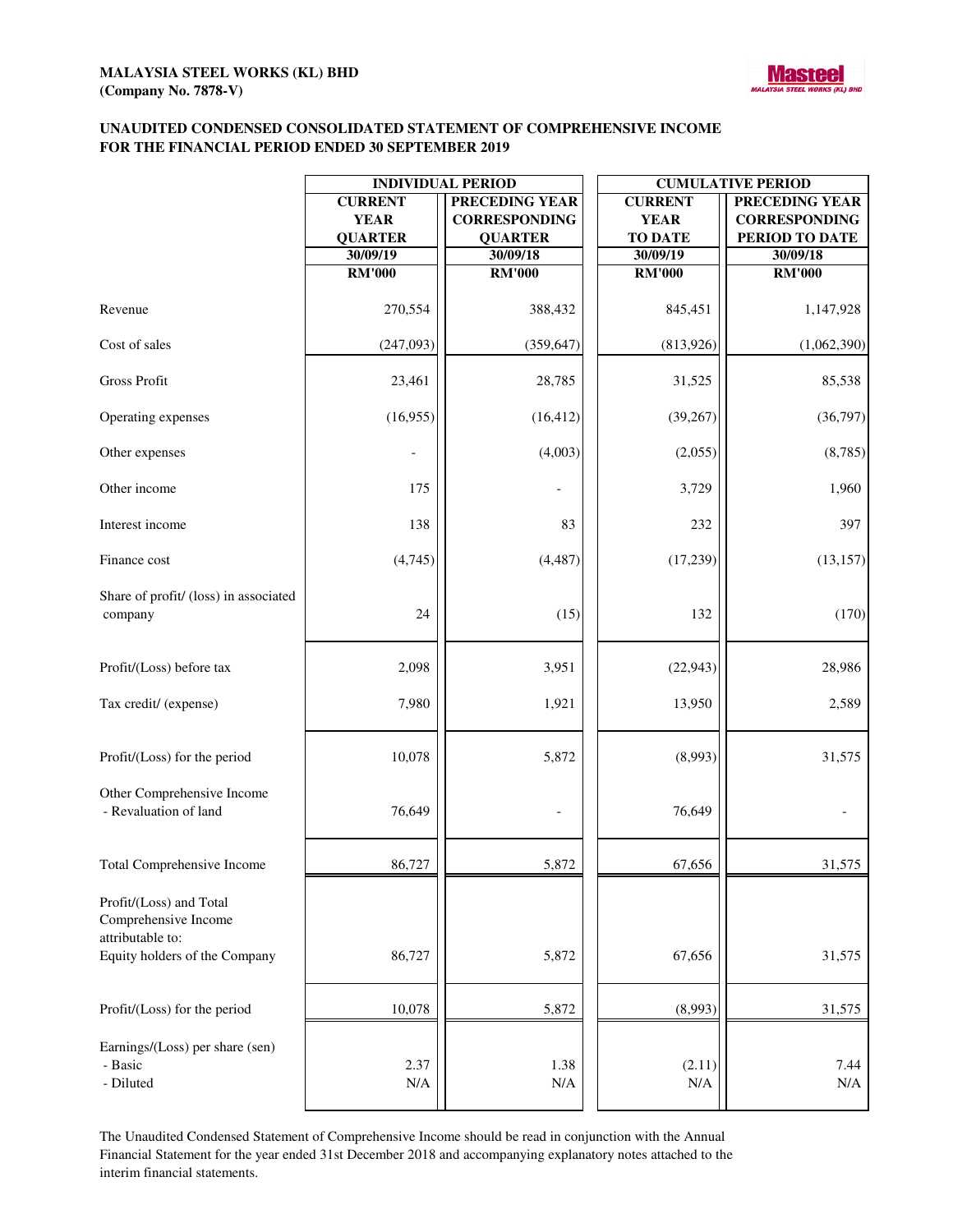

## **UNAUDITED CONDENSED CONSOLIDATED STATEMENT OF FINANCIAL POSITION AS AT 30 SEPTEMBER 2019**

|                                       | 30/09/19<br><b>RM'000</b> | 31/12/18<br><b>RM'000</b> |
|---------------------------------------|---------------------------|---------------------------|
| <b>ASSETS</b>                         |                           |                           |
| <b>Non-Current Assets</b>             |                           |                           |
| Property, Plant & Equipment           | 738,491                   | 630,463                   |
| Investment in Associate company       | 6,273                     | 6,141                     |
| Deferred tax assets                   | 5,306                     |                           |
|                                       | 750,070                   | 636,604                   |
| <b>Current Assets</b>                 |                           |                           |
| Inventories                           | 539,662                   | 499,479                   |
| Trade and other receivables           | 148,930                   | 162,154                   |
| <b>Taxation recoverables</b>          | 5,645                     | 5,445                     |
| Other investment                      |                           | 3,000                     |
| Short term deposit                    | 32,407                    | 48,108                    |
| Cash and bank balances                | 31,361                    | 22,047                    |
|                                       | 758,005                   | 740,233                   |
| <b>TOTAL ASSETS</b>                   | 1,508,075                 | 1,376,837                 |
| <b>EQUITY AND LIABILITIES</b>         |                           |                           |
| Equity attributable to equity holders |                           |                           |
| Share capital                         | 230,094                   | 230,094                   |
| Revaluation reserves                  | 76,649                    |                           |
| Treasury shares                       | (1,324)                   | (1, 199)                  |
| Retained profits                      | 419,730                   | 428,723                   |
| <b>Total Equity</b>                   | 725,149                   | 657,618                   |
| <b>Non-Current Liabilities</b>        |                           |                           |
| Long term borrowings                  | 154,762                   | 146,809                   |
| Deferred tax liabilities              | 40                        | 9,603                     |
|                                       | 154,802                   | 156,412                   |
| <b>Current Liabilities</b>            |                           |                           |
| Trade and other payables              | 245,302                   | 202,764                   |
| Trade deposits                        | 83,049                    | 116,843                   |
| Short term borrowings                 | 299,773                   | 243,200                   |
|                                       | 628,124                   | 562,807                   |
| <b>Total liabilities</b>              | 782,926                   | 719,219                   |
| <b>TOTAL EQUITY AND LIABILITIES</b>   | 1,508,075                 | 1,376,837                 |
| Net Assets per share (RM)             | 1.70                      | 1.54                      |

The Unaudited Condensed Statement of Financial Position should be read in conjunction with the Annual Financial Statements for the year ended 31st December 2018 and accompanying explanatory notes attached to the interim financial statements.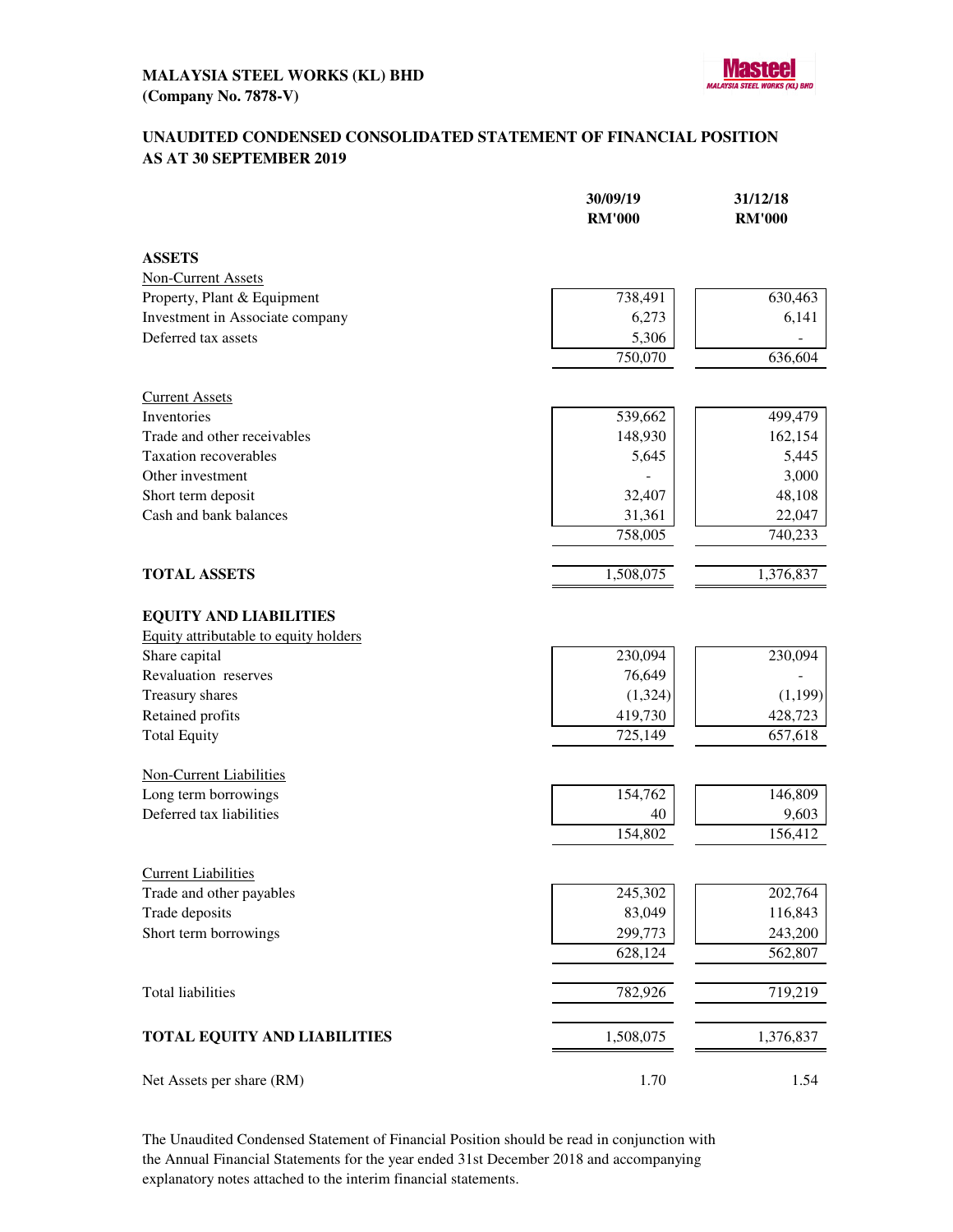

#### **THE UNAUDITED CONDENSED CONSOLIDATED STATEMENT OF CHANGES IN EQUITYFOR THE FINANCIAL PERIOD ENDED 30 SEPTEMBER 2019**

|                                                                            | Attributable to equity holders of the Company |                                                        |                                             |                                                    |                                                   |                               |
|----------------------------------------------------------------------------|-----------------------------------------------|--------------------------------------------------------|---------------------------------------------|----------------------------------------------------|---------------------------------------------------|-------------------------------|
|                                                                            | Non-distributable                             |                                                        | <b>Distributable</b>                        |                                                    |                                                   |                               |
| 9 months ended 30th September 2019                                         | <b>Share</b><br>Capital<br><b>RM'000</b>      | <b>Revaluation</b><br><b>Reserves</b><br><b>RM'000</b> | Capital<br><b>Reserves</b><br><b>RM'000</b> | <b>Retained</b><br><b>Profits</b><br><b>RM'000</b> | <b>Treasury</b><br><b>Shares</b><br><b>RM'000</b> | <b>Total</b><br><b>RM'000</b> |
|                                                                            |                                               |                                                        |                                             |                                                    |                                                   |                               |
| At 1st January 2019                                                        | 230,094                                       |                                                        |                                             | 428,723                                            | (1, 199)                                          | 657,618                       |
| Share buy back                                                             | $\overline{\phantom{a}}$                      | ÷                                                      | $\sim$                                      |                                                    | (125)                                             | (125)                         |
| Total comprehensive income                                                 | $\overline{\phantom{a}}$                      | 76,649                                                 | $\sim$                                      | (8,993)                                            | $\sim$                                            | 67,656                        |
| At 30th September 2019                                                     | 230,094                                       | 76,649                                                 |                                             | 419,730                                            | (1, 324)                                          | 725,149                       |
| 9 months ended 30th September 2018                                         |                                               |                                                        |                                             |                                                    |                                                   |                               |
| At 1st January 2018                                                        | 221,472                                       | ۰                                                      | ۰                                           | 426,864                                            | (313)                                             | 648,023                       |
| New shares issued                                                          | 7,610                                         | ÷,                                                     | $\overline{a}$                              | $\overline{a}$                                     | $\sim$                                            | 7,610                         |
| Share resale                                                               | $\overline{\phantom{a}}$                      | $\overline{\phantom{a}}$                               | $\overline{\phantom{a}}$                    | ٠                                                  | 313                                               | 313                           |
| Share buy back                                                             | $\overline{\phantom{a}}$                      | ÷,                                                     | $\sim$                                      |                                                    | (1, 199)                                          | (1, 199)                      |
| Bonus issue                                                                | 1,012                                         | $\blacksquare$                                         | $\overline{\phantom{a}}$                    | (1,012)                                            |                                                   |                               |
| Dividend declared in respect of<br>financial year ended 31st December 2017 | $\sim$                                        | ÷,                                                     | $\blacksquare$                              | (3,833)                                            | $\sim$                                            | (3,833)                       |
| Total comprehensive income                                                 | ٠                                             | ٠                                                      | $\sim$                                      | 31,575                                             |                                                   | 31,575                        |
| At 30th September 2018                                                     | 230,094                                       | $\overline{\phantom{a}}$                               | $\blacksquare$                              | 453,594                                            | (1, 199)                                          | 682,489                       |

The above condensed consolidated statement of change of equity should be read in conjunction with the audited financial statements for the financial year ended31 December 2018 and the accompanying explanatory noted attached to these interim financial statements.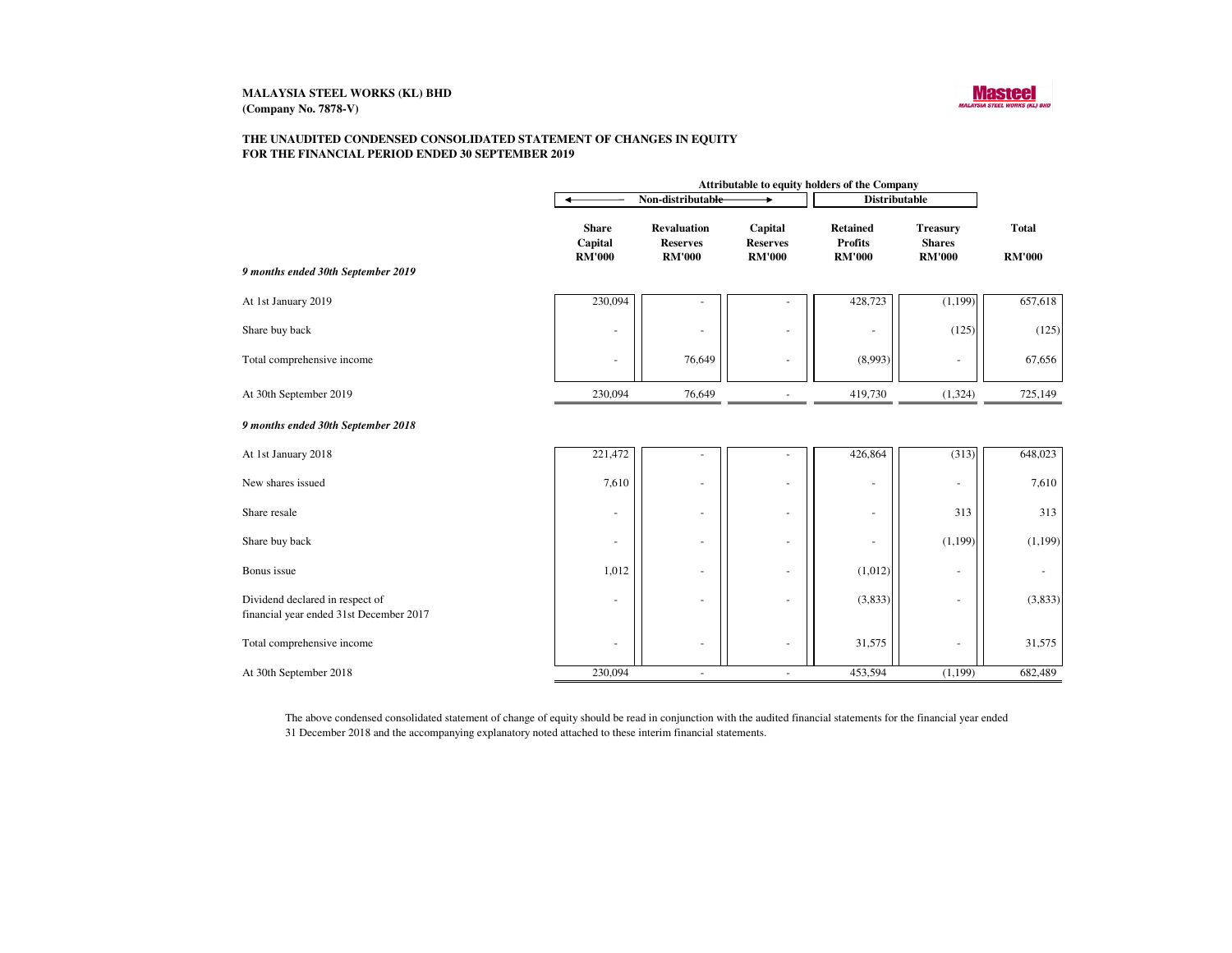

### **UNAUDITED CONDENSED CONSOLIDATED STATEMENT OF CASH FLOW FOR THE FINANCIAL PERIOD ENDED 30 SEPTEMBER 2019**

| <b>Cash Flow From Operating Activities:-</b><br>Profit/(Loss) before tax<br>(22, 943)<br>28,986<br>Adjustment for:<br>21,253<br>Depreciation of property, plant and equipment<br>22,347<br>13,157<br>Interest expenses<br>17,239<br>Impairment of inventories<br>1,236<br>(1,035)<br>Loss/ (Gain) on disposal of property, plant and equipment<br>10<br>(5)<br>Share of (profit)/loss of associate<br>170<br>(132)<br>Others<br>(1,882)<br>6,423<br>Operating profit before changes in working capital<br>68,949<br>15,875<br>Changes in working capital<br>Net change in inventories<br>(41, 419)<br>(64, 046)<br>Net change in receivables<br>13,224<br>69,954<br>Net change in payables<br>10,418<br>23,059<br>Cash (used)/generated from operations<br>97,916<br>(1,902)<br>Interest paid<br>(16, 839)<br>(13,062)<br>Income tax paid<br>(1, 143)<br>(819)<br>Net cash (outflow)/inflow from operating activities<br>(19, 884)<br>84,035<br>Investing activities<br>Purchase of property, plant and equipment<br>(53, 736)<br>(60, 276)<br>Decrease in other investment<br>3,000<br>Interest received<br>398<br>232<br>Net cash outflow from investing activities<br>(50, 504)<br>(59, 878)<br>Financing activities<br>62,526<br>(39, 108)<br><b>Bank borrowings</b><br>Dividend paid<br>(3,833)<br>Issue of private placement<br>7,610<br>Share resales/ (buy-back)<br>(886)<br>(125)<br>Finance lease interest paid<br>(400)<br>(95)<br>Net cash inflow/(outflow) from financing activities<br>(36,312)<br>62,001<br>Net decrease in cash and cash equivalents<br>(8,387)<br>(12, 155)<br>Cash and cash equivalents at beginning of the year<br>70,155<br>50,576<br>61,768<br>38,421<br>Cash and cash equivalents at end of the financial period | <b>Current</b> year<br>01/01/19<br>to 30/09/19<br><b>RM'000</b> | <b>Preceding Year</b><br>01/01/18<br>to 30/09/18<br><b>RM'000</b> |
|--------------------------------------------------------------------------------------------------------------------------------------------------------------------------------------------------------------------------------------------------------------------------------------------------------------------------------------------------------------------------------------------------------------------------------------------------------------------------------------------------------------------------------------------------------------------------------------------------------------------------------------------------------------------------------------------------------------------------------------------------------------------------------------------------------------------------------------------------------------------------------------------------------------------------------------------------------------------------------------------------------------------------------------------------------------------------------------------------------------------------------------------------------------------------------------------------------------------------------------------------------------------------------------------------------------------------------------------------------------------------------------------------------------------------------------------------------------------------------------------------------------------------------------------------------------------------------------------------------------------------------------------------------------------------------------------------------------------------------------------------------|-----------------------------------------------------------------|-------------------------------------------------------------------|
|                                                                                                                                                                                                                                                                                                                                                                                                                                                                                                                                                                                                                                                                                                                                                                                                                                                                                                                                                                                                                                                                                                                                                                                                                                                                                                                                                                                                                                                                                                                                                                                                                                                                                                                                                        |                                                                 |                                                                   |
|                                                                                                                                                                                                                                                                                                                                                                                                                                                                                                                                                                                                                                                                                                                                                                                                                                                                                                                                                                                                                                                                                                                                                                                                                                                                                                                                                                                                                                                                                                                                                                                                                                                                                                                                                        |                                                                 |                                                                   |
|                                                                                                                                                                                                                                                                                                                                                                                                                                                                                                                                                                                                                                                                                                                                                                                                                                                                                                                                                                                                                                                                                                                                                                                                                                                                                                                                                                                                                                                                                                                                                                                                                                                                                                                                                        |                                                                 |                                                                   |
|                                                                                                                                                                                                                                                                                                                                                                                                                                                                                                                                                                                                                                                                                                                                                                                                                                                                                                                                                                                                                                                                                                                                                                                                                                                                                                                                                                                                                                                                                                                                                                                                                                                                                                                                                        |                                                                 |                                                                   |
|                                                                                                                                                                                                                                                                                                                                                                                                                                                                                                                                                                                                                                                                                                                                                                                                                                                                                                                                                                                                                                                                                                                                                                                                                                                                                                                                                                                                                                                                                                                                                                                                                                                                                                                                                        |                                                                 |                                                                   |
|                                                                                                                                                                                                                                                                                                                                                                                                                                                                                                                                                                                                                                                                                                                                                                                                                                                                                                                                                                                                                                                                                                                                                                                                                                                                                                                                                                                                                                                                                                                                                                                                                                                                                                                                                        |                                                                 |                                                                   |
|                                                                                                                                                                                                                                                                                                                                                                                                                                                                                                                                                                                                                                                                                                                                                                                                                                                                                                                                                                                                                                                                                                                                                                                                                                                                                                                                                                                                                                                                                                                                                                                                                                                                                                                                                        |                                                                 |                                                                   |
|                                                                                                                                                                                                                                                                                                                                                                                                                                                                                                                                                                                                                                                                                                                                                                                                                                                                                                                                                                                                                                                                                                                                                                                                                                                                                                                                                                                                                                                                                                                                                                                                                                                                                                                                                        |                                                                 |                                                                   |
|                                                                                                                                                                                                                                                                                                                                                                                                                                                                                                                                                                                                                                                                                                                                                                                                                                                                                                                                                                                                                                                                                                                                                                                                                                                                                                                                                                                                                                                                                                                                                                                                                                                                                                                                                        |                                                                 |                                                                   |
|                                                                                                                                                                                                                                                                                                                                                                                                                                                                                                                                                                                                                                                                                                                                                                                                                                                                                                                                                                                                                                                                                                                                                                                                                                                                                                                                                                                                                                                                                                                                                                                                                                                                                                                                                        |                                                                 |                                                                   |
|                                                                                                                                                                                                                                                                                                                                                                                                                                                                                                                                                                                                                                                                                                                                                                                                                                                                                                                                                                                                                                                                                                                                                                                                                                                                                                                                                                                                                                                                                                                                                                                                                                                                                                                                                        |                                                                 |                                                                   |
|                                                                                                                                                                                                                                                                                                                                                                                                                                                                                                                                                                                                                                                                                                                                                                                                                                                                                                                                                                                                                                                                                                                                                                                                                                                                                                                                                                                                                                                                                                                                                                                                                                                                                                                                                        |                                                                 |                                                                   |
|                                                                                                                                                                                                                                                                                                                                                                                                                                                                                                                                                                                                                                                                                                                                                                                                                                                                                                                                                                                                                                                                                                                                                                                                                                                                                                                                                                                                                                                                                                                                                                                                                                                                                                                                                        |                                                                 |                                                                   |
|                                                                                                                                                                                                                                                                                                                                                                                                                                                                                                                                                                                                                                                                                                                                                                                                                                                                                                                                                                                                                                                                                                                                                                                                                                                                                                                                                                                                                                                                                                                                                                                                                                                                                                                                                        |                                                                 |                                                                   |
|                                                                                                                                                                                                                                                                                                                                                                                                                                                                                                                                                                                                                                                                                                                                                                                                                                                                                                                                                                                                                                                                                                                                                                                                                                                                                                                                                                                                                                                                                                                                                                                                                                                                                                                                                        |                                                                 |                                                                   |
|                                                                                                                                                                                                                                                                                                                                                                                                                                                                                                                                                                                                                                                                                                                                                                                                                                                                                                                                                                                                                                                                                                                                                                                                                                                                                                                                                                                                                                                                                                                                                                                                                                                                                                                                                        |                                                                 |                                                                   |
|                                                                                                                                                                                                                                                                                                                                                                                                                                                                                                                                                                                                                                                                                                                                                                                                                                                                                                                                                                                                                                                                                                                                                                                                                                                                                                                                                                                                                                                                                                                                                                                                                                                                                                                                                        |                                                                 |                                                                   |
|                                                                                                                                                                                                                                                                                                                                                                                                                                                                                                                                                                                                                                                                                                                                                                                                                                                                                                                                                                                                                                                                                                                                                                                                                                                                                                                                                                                                                                                                                                                                                                                                                                                                                                                                                        |                                                                 |                                                                   |
|                                                                                                                                                                                                                                                                                                                                                                                                                                                                                                                                                                                                                                                                                                                                                                                                                                                                                                                                                                                                                                                                                                                                                                                                                                                                                                                                                                                                                                                                                                                                                                                                                                                                                                                                                        |                                                                 |                                                                   |
|                                                                                                                                                                                                                                                                                                                                                                                                                                                                                                                                                                                                                                                                                                                                                                                                                                                                                                                                                                                                                                                                                                                                                                                                                                                                                                                                                                                                                                                                                                                                                                                                                                                                                                                                                        |                                                                 |                                                                   |
|                                                                                                                                                                                                                                                                                                                                                                                                                                                                                                                                                                                                                                                                                                                                                                                                                                                                                                                                                                                                                                                                                                                                                                                                                                                                                                                                                                                                                                                                                                                                                                                                                                                                                                                                                        |                                                                 |                                                                   |
|                                                                                                                                                                                                                                                                                                                                                                                                                                                                                                                                                                                                                                                                                                                                                                                                                                                                                                                                                                                                                                                                                                                                                                                                                                                                                                                                                                                                                                                                                                                                                                                                                                                                                                                                                        |                                                                 |                                                                   |
|                                                                                                                                                                                                                                                                                                                                                                                                                                                                                                                                                                                                                                                                                                                                                                                                                                                                                                                                                                                                                                                                                                                                                                                                                                                                                                                                                                                                                                                                                                                                                                                                                                                                                                                                                        |                                                                 |                                                                   |
|                                                                                                                                                                                                                                                                                                                                                                                                                                                                                                                                                                                                                                                                                                                                                                                                                                                                                                                                                                                                                                                                                                                                                                                                                                                                                                                                                                                                                                                                                                                                                                                                                                                                                                                                                        |                                                                 |                                                                   |
|                                                                                                                                                                                                                                                                                                                                                                                                                                                                                                                                                                                                                                                                                                                                                                                                                                                                                                                                                                                                                                                                                                                                                                                                                                                                                                                                                                                                                                                                                                                                                                                                                                                                                                                                                        |                                                                 |                                                                   |
|                                                                                                                                                                                                                                                                                                                                                                                                                                                                                                                                                                                                                                                                                                                                                                                                                                                                                                                                                                                                                                                                                                                                                                                                                                                                                                                                                                                                                                                                                                                                                                                                                                                                                                                                                        |                                                                 |                                                                   |
|                                                                                                                                                                                                                                                                                                                                                                                                                                                                                                                                                                                                                                                                                                                                                                                                                                                                                                                                                                                                                                                                                                                                                                                                                                                                                                                                                                                                                                                                                                                                                                                                                                                                                                                                                        |                                                                 |                                                                   |
|                                                                                                                                                                                                                                                                                                                                                                                                                                                                                                                                                                                                                                                                                                                                                                                                                                                                                                                                                                                                                                                                                                                                                                                                                                                                                                                                                                                                                                                                                                                                                                                                                                                                                                                                                        |                                                                 |                                                                   |
|                                                                                                                                                                                                                                                                                                                                                                                                                                                                                                                                                                                                                                                                                                                                                                                                                                                                                                                                                                                                                                                                                                                                                                                                                                                                                                                                                                                                                                                                                                                                                                                                                                                                                                                                                        |                                                                 |                                                                   |
|                                                                                                                                                                                                                                                                                                                                                                                                                                                                                                                                                                                                                                                                                                                                                                                                                                                                                                                                                                                                                                                                                                                                                                                                                                                                                                                                                                                                                                                                                                                                                                                                                                                                                                                                                        |                                                                 |                                                                   |
|                                                                                                                                                                                                                                                                                                                                                                                                                                                                                                                                                                                                                                                                                                                                                                                                                                                                                                                                                                                                                                                                                                                                                                                                                                                                                                                                                                                                                                                                                                                                                                                                                                                                                                                                                        |                                                                 |                                                                   |
|                                                                                                                                                                                                                                                                                                                                                                                                                                                                                                                                                                                                                                                                                                                                                                                                                                                                                                                                                                                                                                                                                                                                                                                                                                                                                                                                                                                                                                                                                                                                                                                                                                                                                                                                                        |                                                                 |                                                                   |
|                                                                                                                                                                                                                                                                                                                                                                                                                                                                                                                                                                                                                                                                                                                                                                                                                                                                                                                                                                                                                                                                                                                                                                                                                                                                                                                                                                                                                                                                                                                                                                                                                                                                                                                                                        |                                                                 |                                                                   |

1 Cash and cash equivalents at end of the financial period comprise :

| Short term deposit     | 32,407  | 22,400 |
|------------------------|---------|--------|
| Cash and bank balances | 31,361  | 16,021 |
| Bank overdraft         | (2,000) | -      |
|                        | 61.768  | 38,421 |

The Unaudited Condensed Statement of Cash Flow should be read in conjunction with the Annual Financial Statements for the year ended 31st December 2018 and accompanying explanatory notes attached to the interim financial statements.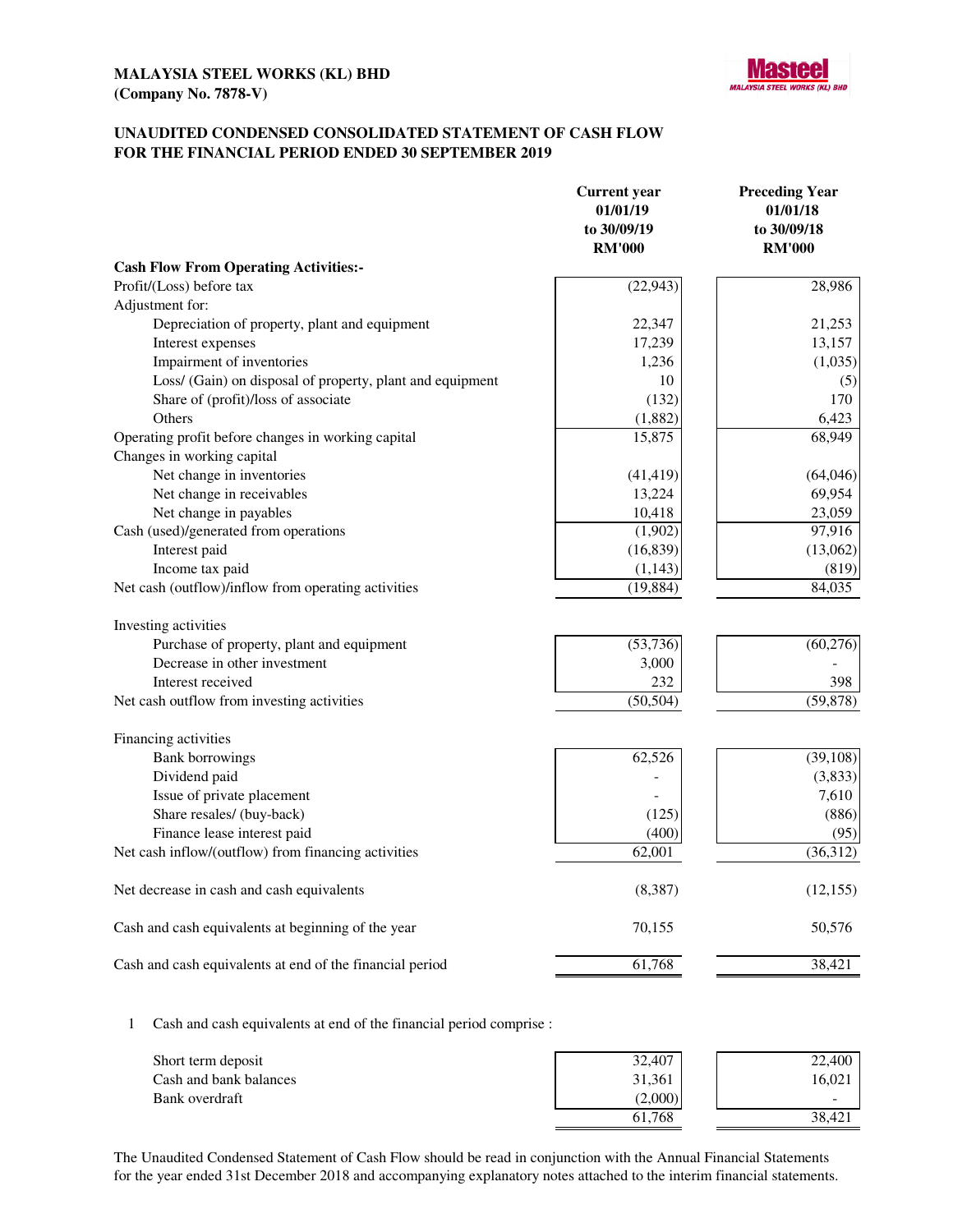

### **MALAYSIA STEEL WORKS (KL) BHD (Company No. 7878-V)**

## **EXPLANATORY NOTES PURSUANT TO THE MALAYSIAN FINANCIAL REPORTING STANDARDS ("MFRS") 134: INTERIM FINANCIAL REPORTING FOR THE QUARTER ENDED 30TH SEPTEMBER 2019**

### **A1. Basis of Preparation**

The interim financial statements are unaudited and have been prepared in accordance MFRS 134: Interim Financial Reporting issued by Malaysian Accounting Standards Board ("MASB"), International Accounting Standard ("IAS") 34: Interim Financial Reporting issued by International Accounting Standard Board ("IASB"), the requirement of the Companies Act 2016 and paragraph 9.22 of the Main Market Listing Requirements of Bursa Malaysia Securities Berhad ("Bursa Securities").

The interim financial statements should be read in conjunction with the audited financial statement for the year ended  $31<sup>st</sup>$  December 2018, which were prepared under Malaysian Financial Reporting Standards ("MFRSs"). These explanatory notes attached to the interim financial statements provide an explanation of events and transactions that are significant to an understanding of the changes in the financial position and performance of the Group since the year ended 31st December 2018.

### **A2. Accounting Policies and Methods of Computation**

The accounting policies adopted in the preparation of the Condensed Report are consistent with those used in the preparation of the Group's audited financial statements for the year ended  $31<sup>st</sup>$ December 2018, except for the following:

### *Standards and Amendments to MFRSs issued but not yet effective*

### **Effective for financial periods beginning on or after 1st January 2020**

-Amendments to MFRS 3 Business Combinations - Definition of a Business

-Amendments to MFRS 108 Accounting Policies, Changes in Accounting Estimates and Errors- Definition of material

-Amendment to MFRS 101 Presentation of Financial Statements – Definition of Material

**Effective for financial periods beginning on or after 1st January 2021**  MFRS 17 Insurance Contracts

### **Effective date of these Standard have been deferred, and yet to be announced**

Amendments to MFRS 10 Consolidated Financial Statement, and

MFRS 128 Investments in Associates and Joint Ventures – Sale or Contribution of Assets between an Investor and its Associate or Joint Venture.

The above pronouncements are either not relevant or do not have any impact on the financial statements of the Group.

### **A3. Disclosure of Audit Report Qualification**

The audit report of the Group's annual financial statements for the financial year ended  $31<sup>st</sup>$ December 2018 did not contain any qualification.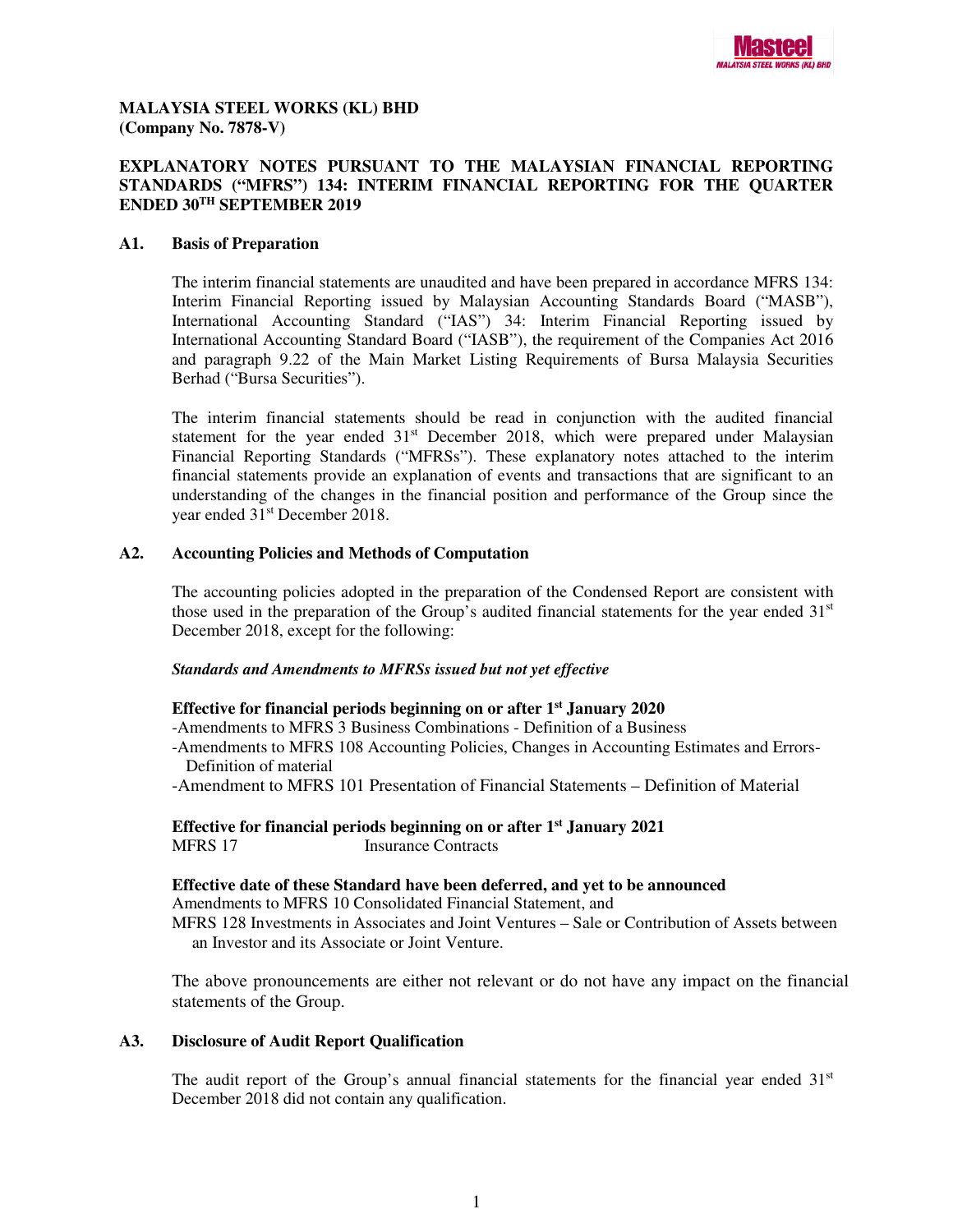

### **A4. Seasonal or Cyclical factors**

The operations of the Company are subject to both cyclical factors in the construction industry as well as festive seasons.

### **A5. Unusual items affecting the assets liabilities, equity, net income or cash flows.**

There are no extraordinary items for the financial period under review.

### **A6. Changes in Estimates**

There have been no changes in the estimates of amount for the period under review.

## **A7. Debts and Equity Securities**

There were no issuances, cancellation, repurchases, resale and repayment of debts and equity securities for the current quarter under review, save as disclosed below.

A total of 2,800,000 new Masteel Shares was issued from  $1<sup>st</sup>$  October 2019 to  $1<sup>st</sup>$  November 2019 at an average price of RM0.35 per share.

As at 30<sup>th</sup> September 2019, a total of 1,675,000 shares were held as treasury shares out of its total issued share capital of 427,239,831 shares at an average price of RM0.79 per share. The share buyback transactions were financed by internally generated funds.

### **A8. Dividend**

No dividend was paid by the Company in the current quarter under review and financial year to date.

### **A9. Segmental reporting**

The Group is primarily organised in one business segment namely manufacturing of steel bars and billets. The business segment analysed by geographical location of customers are as follows:

|                                                    | <b>Current</b><br><b>Quarter ended</b><br><b>RM'000</b> | <b>Current Year</b><br>to-date ended<br><b>RM'000</b> |
|----------------------------------------------------|---------------------------------------------------------|-------------------------------------------------------|
| <b>Revenue</b><br>- Malaysia<br>- Outside Malaysia | 269,923<br>631                                          | 844,284<br>1,167                                      |
|                                                    | 270,554                                                 | 845,451                                               |

## **A10. Valuation**

The valuations of the property, plant and equipment has been brought forward and was regarded as deemed cost at the date of transition to MFRS. On 30<sup>th</sup> September 2019, the Company had a revaluation of land and the revaluation surplus of RM76.65 million was recognized in the other comprehensive income and to the equity.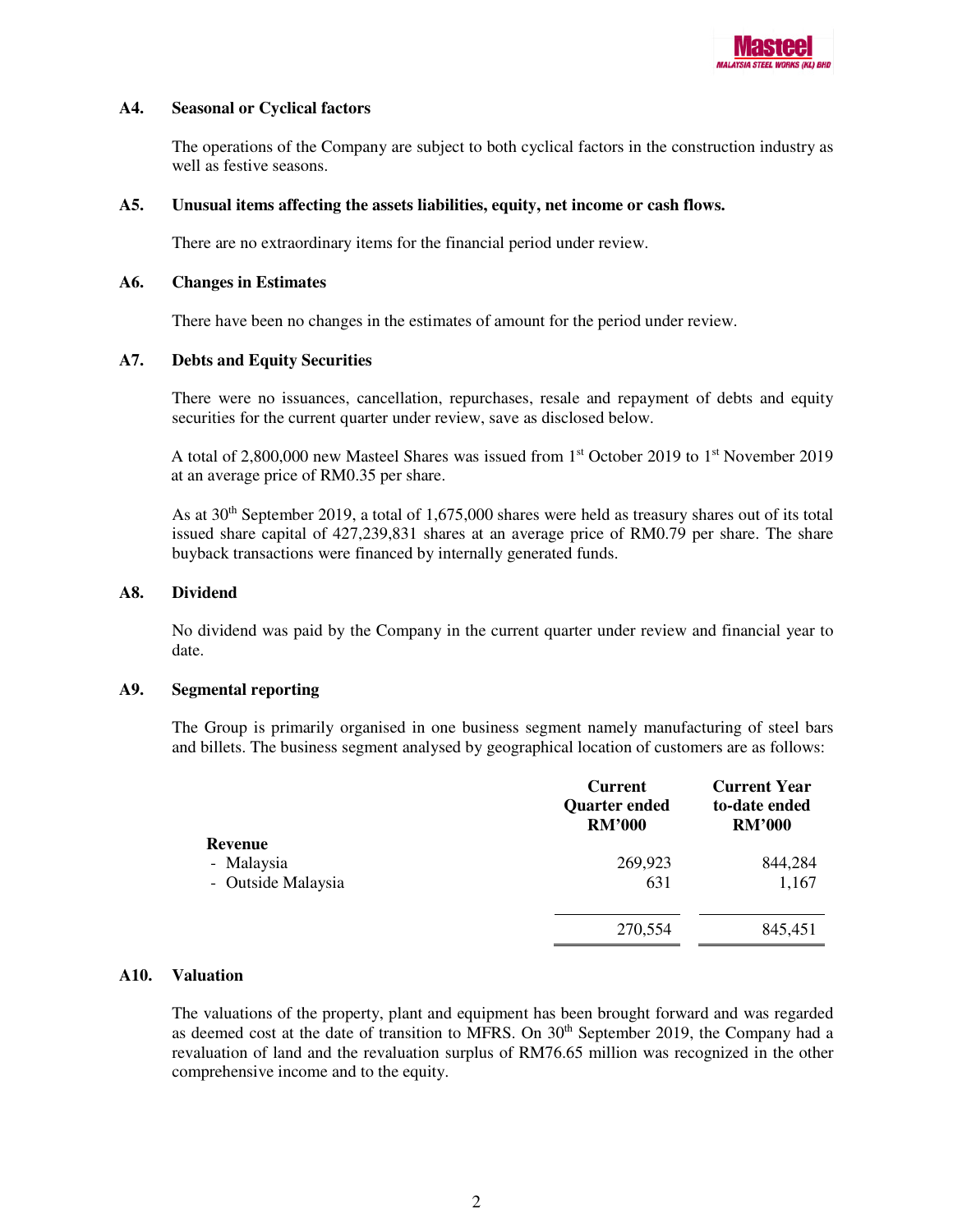

# **A11. Material subsequent events**

There are no material subsequent events between the end of the current quarter under review and the date of this report.

# **A12. Changes in the composition of the Group**

There was no change in the composition of the Group during the current quarter under review.

## **A13. Capital commitments**

|                                                                | 30/09/19<br><b>RM'000</b> |
|----------------------------------------------------------------|---------------------------|
| Property, plant and equipment<br>- Approved and contracted for | 2.481                     |
|                                                                | 2,481                     |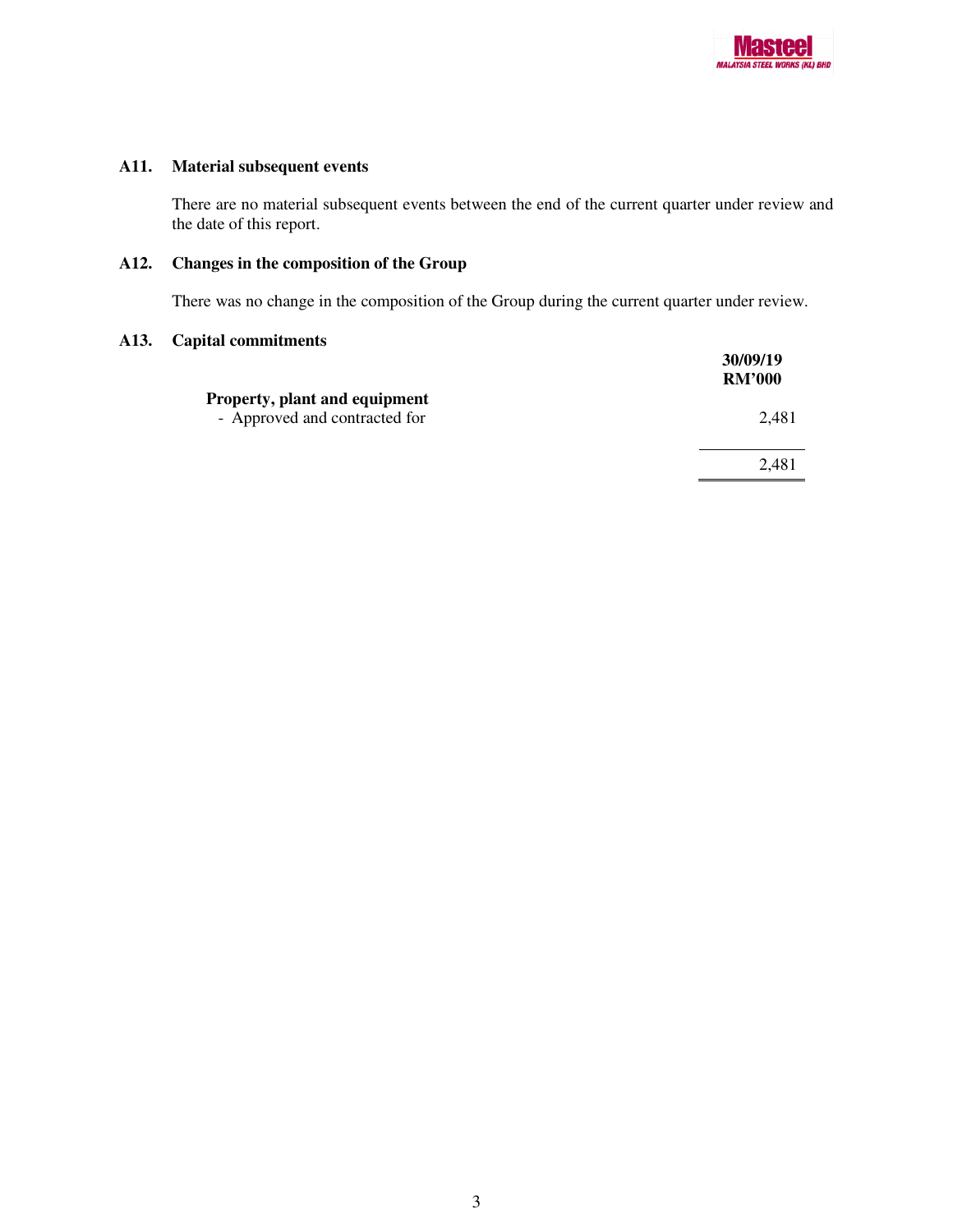

### **PART B:- ADDITIONAL INFORMATION REQUIRED BY THE MAIN MARKET LISTING REQUIREMENTS OF BURSA SECURITIES**

#### **B1. Review of performance**

|                               | <b>Individual Period</b> |               | <b>Cumulative Period</b> |               |               |                |
|-------------------------------|--------------------------|---------------|--------------------------|---------------|---------------|----------------|
|                               |                          | 3 months      |                          | 9 months      |               |                |
|                               | 30/09/2019               | 30/09/2018    |                          | 30/09/2019    | 30/09/2018    |                |
|                               | <b>RM'000</b>            | <b>RM'000</b> | <b>Changes</b>           | <b>RM'000</b> | <b>RM'000</b> | <b>Changes</b> |
|                               |                          |               | $\%$                     |               |               | $\%$           |
| Revenue                       | 270,554                  | 388,432       | (30.35)                  | 845,451       | 1,147,928     | (26.35)        |
| Profit/ (loss)                | 6,843                    | 8,438         | (18.91)                  | (5,704)       | 42,143        | (113.54)       |
| before interest<br>and tax    |                          |               |                          |               |               |                |
| Profit / (Loss)<br>before tax | 2,098                    | 3,951         | (46.90)                  | (22, 943)     | 28,986        | (179.15)       |

The Group reported a profit before tax of RM2.09 million on the revenue of RM270.55 million for the current quarter as compared to a profit before tax of RM3.95 million on the revenue of RM388.43 million for the previous year corresponding quarter. The decrease in revenue in current quarter were mainly attributed to lower sales volume and selling price. However, the current quarter recorded a better margin as a result of its technology driven cost cutting measures undertaken.

### **B2. Variation of results against preceding quarter's**

|                           | 9 months ended              |                             |                        |  |
|---------------------------|-----------------------------|-----------------------------|------------------------|--|
|                           | 30.09.2019<br><b>RM'000</b> | 30.06.2019<br><b>RM'000</b> | <b>Changes</b><br>$\%$ |  |
| Revenue                   | 270.554                     | 294,675                     | (8.19)                 |  |
| Profit/ (Loss) before tax | 2,098                       | (13,597)                    | (115.43)               |  |

The Group's revenue for the current quarter recorded a decrease of RM24.12 million to RM270.55 million mainly due to lower selling price as compared with last quarter. The Group recorded a profit before tax of RM2.09 million as compared to a loss before tax of RM13.59 million achieved in the immediate preceding quarter mainly due to better margin recorded as a result from the realization of its technology driven cost cutting measure.

### **B3. Prospects**

The local demand for steel bars have rebounded from a trough in September 2019. The Company expects a gradual recovery towards end of the year and this turnaround is expected to gather strength in year 2020.

Meanwhile, the Company is continuing to fine tune its new plant and machinery to ensure that the delivery of healthier performance is in line with the recovery of steel demand in the coming year.

### **B4. Profit forecast**

The disclosure requirements for explanatory notes are not applicable as no profit forecast was published.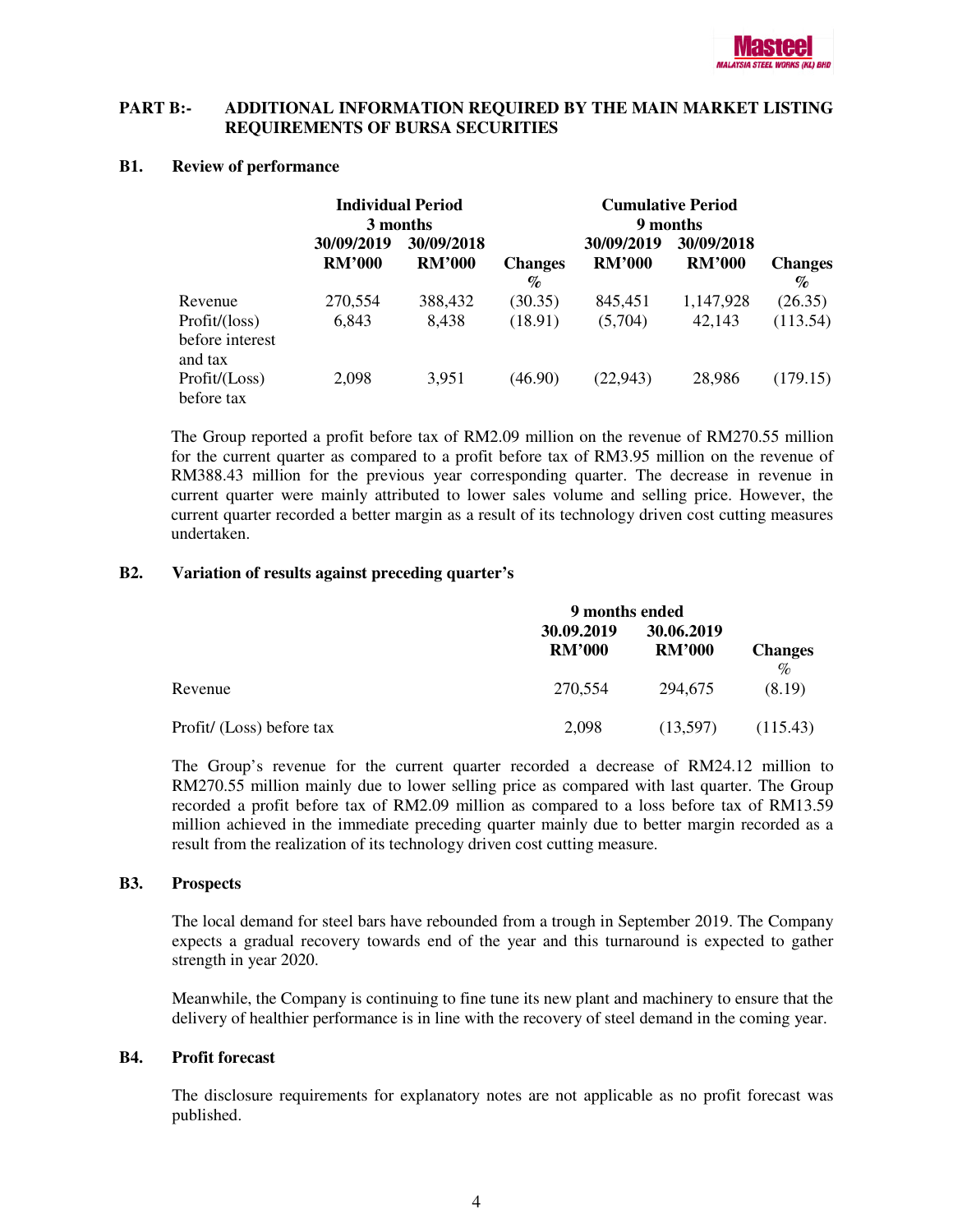# **B5. Condensed Consolidated Statements Of Comprehensive Income**

|                                                                     | <b>Current Quarter</b><br><b>Ended</b><br><b>RM'000</b> | <b>Current Year</b><br><b>To-date Ended</b><br><b>RM'000</b> |
|---------------------------------------------------------------------|---------------------------------------------------------|--------------------------------------------------------------|
| Profit before taxation is arrived at after<br>charging/(crediting): |                                                         |                                                              |
| Unrealised foreign exchange gain                                    | (175)                                                   | (1,674)                                                      |
| Realised foreign exchange gain                                      | (605)                                                   | (559)                                                        |
| Depreciation of property, plant and                                 | 7,462                                                   | 22,347                                                       |
| Equipment                                                           |                                                         |                                                              |
| Impairment for inventories                                          | 4,634                                                   | 1,236                                                        |
| Share of profit in associate                                        | (24)                                                    | (132)                                                        |
| Interest expense                                                    | 4,745                                                   | 17,239                                                       |
| Interest income                                                     | (138)                                                   | (232)                                                        |
| Revaluation of land                                                 | 76,649                                                  | 76,649                                                       |
| Other income including investment income                            |                                                         |                                                              |
| Provision for and write off of receivables                          |                                                         |                                                              |
| Gain or loss on disposal of quoted or                               |                                                         |                                                              |
| unquoted investments or properties                                  |                                                         |                                                              |
| Gain or loss on derivatives                                         |                                                         |                                                              |

## **B6. Tax (credit)/ expense**

Taxation comprises:

|                                | <b>Current Quarter</b><br><b>Ended</b><br><b>RM'000</b> | <b>Current Year</b><br><b>To-date Ended</b><br><b>RM'000</b> |
|--------------------------------|---------------------------------------------------------|--------------------------------------------------------------|
| Malaysian income tax           |                                                         |                                                              |
| Current taxation:              |                                                         |                                                              |
| -Current year                  | 109                                                     | 500                                                          |
| -Over provision in prior years | 28                                                      | 419                                                          |
| Deferred taxation:             |                                                         |                                                              |
| -Current year                  | (5,298)                                                 | (11,293)                                                     |
| -Over provision in prior years | (2,819)                                                 | (3,576)                                                      |
|                                | (7,980)                                                 | (13,950)                                                     |

The effective tax rate of the Group for the current quarter ended  $30<sup>th</sup>$  September 2019 was lower than the statutory tax rate mainly due to unabsorbed losses and unutilised of capital allowance.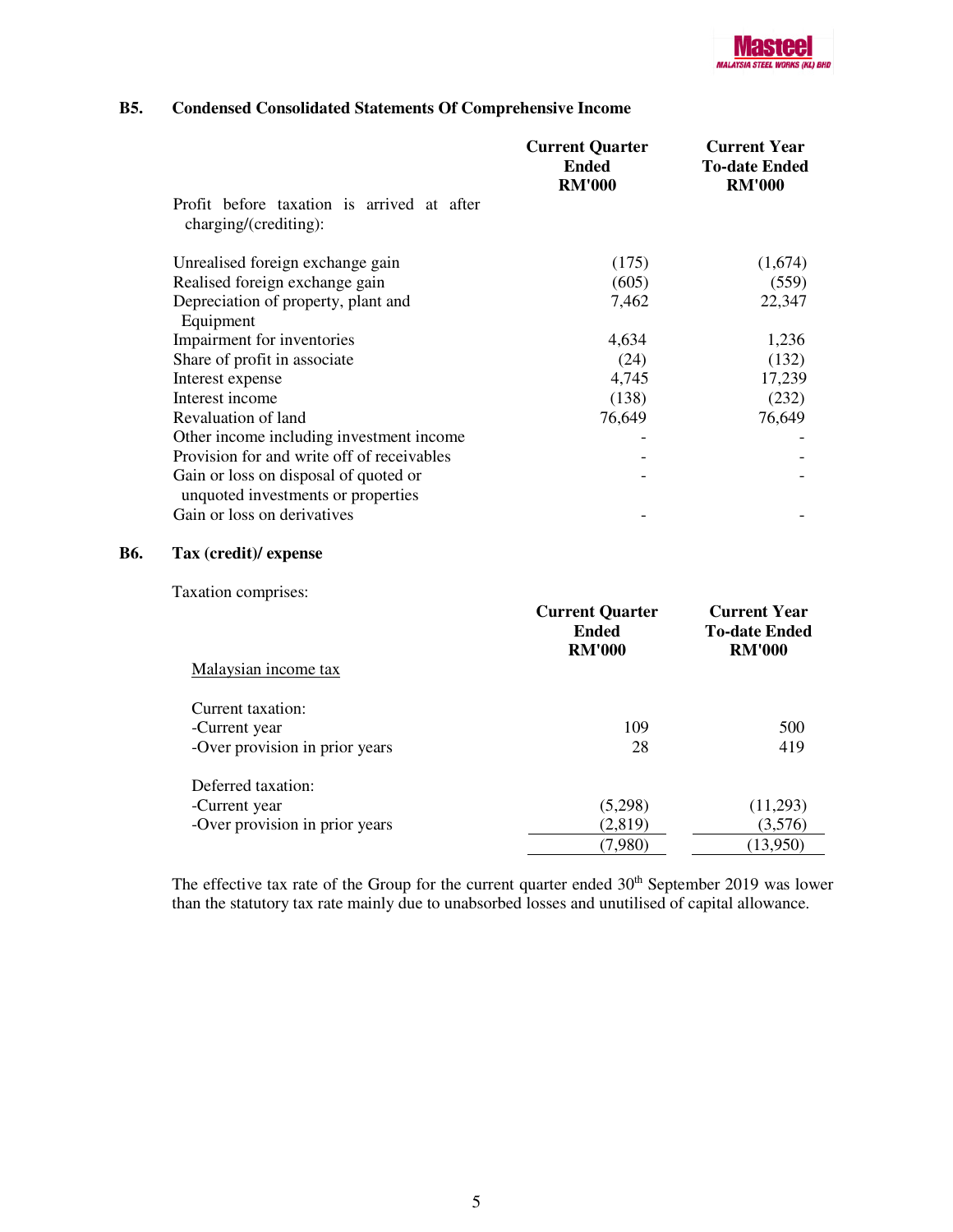

### **B7. (a) Status of corporate proposals**

Refer to the announcements dated  $13<sup>th</sup>$  September 2019 and  $17<sup>th</sup>$  September 2019, the Company propose to undertake the following private placement pursuant to Section 75 and 76 of the Companies Act 2016 ("Proposed Private Placement"):-

i) Up to 42,500,000 new Masteel Shares, representing up to approximately 10% of the Company's total number of issued shares.

Bursa Securities had, vide its letter dated 19<sup>th</sup> September 2019, approved the listing and quotation of the Proposed Private Placement.

The above corporate proposals was approved by the shareholders at the Annual General Meeting dated on 20<sup>th</sup> June 2019.

A total of 2,800,000 new Masteel Shares was issued from 1<sup>st</sup> October 2019 to 1<sup>st</sup> November 2019 at an average price of RM0.35 per share.

### **(b) Status of utilization of proceed raised**

i) Private Placement

The total proceed raised as at the reporting date by the Company from the Private Placement had been utilised in the following manner.

|                              | <b>Total Proceeds</b><br><b>RM'000</b> | <b>Utilised</b><br><b>RM'000</b> | Unutilised<br><b>RM'000</b> |
|------------------------------|----------------------------------------|----------------------------------|-----------------------------|
| Repayment of bank borrowings | 984                                    | 984                              |                             |
|                              | 984                                    | 984                              |                             |
|                              |                                        |                                  |                             |

#### **B8. Borrowings**

|                       | 30/09/19      |
|-----------------------|---------------|
|                       | <b>RM'000</b> |
| Secured:              |               |
| Short term borrowings | 299,773       |
| Long term borrowings  | 154,762       |
| Total borrowings      | 454,535       |

The above borrowings are all denominated in Ringgit Malaysia.